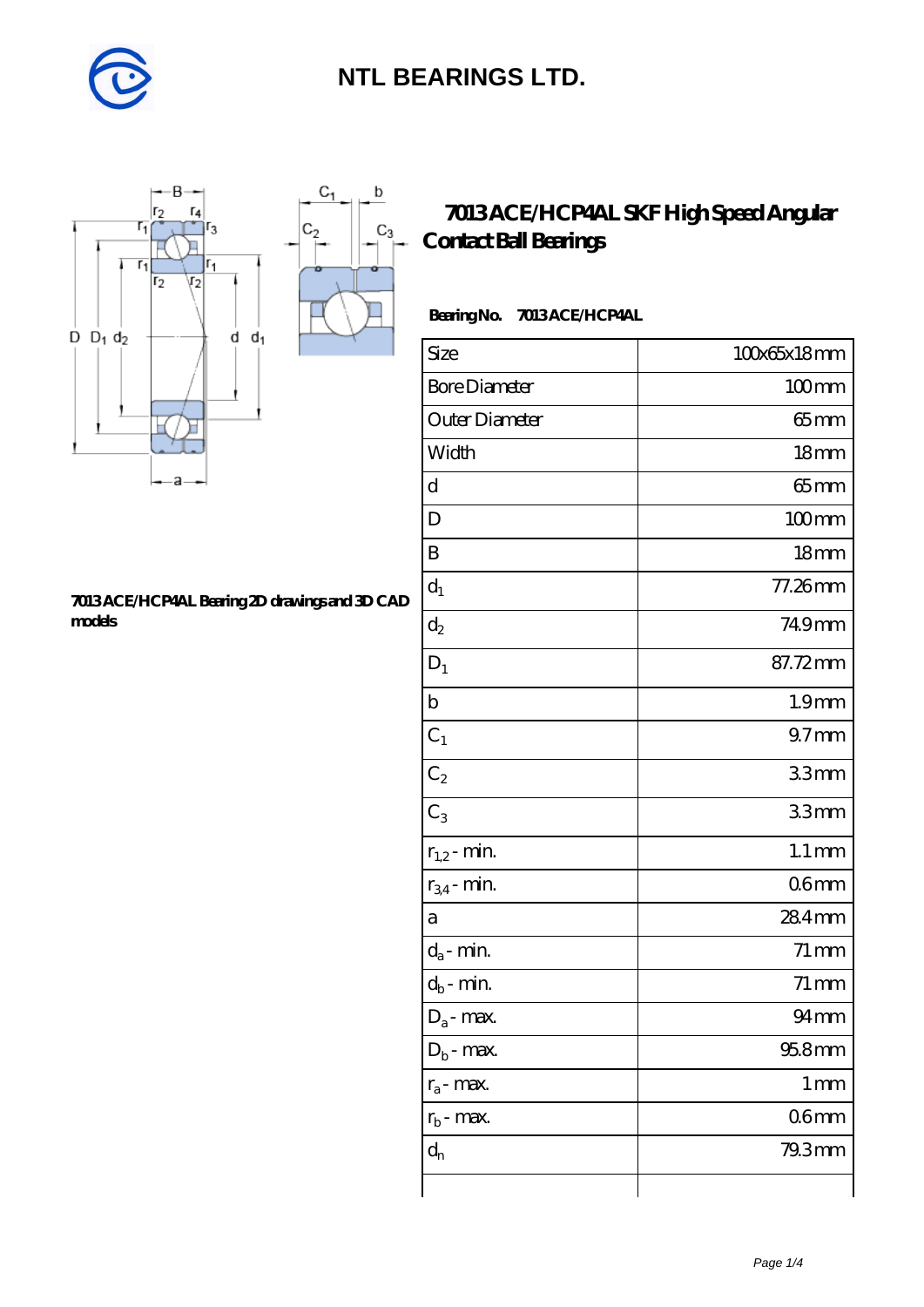

| Basic dynamic load rating -<br>С         | 19.5kN      |
|------------------------------------------|-------------|
| Basic static load rating - $C_0$         | 146kN       |
| Fatigue load limit - $P_{\rm u}$         | 062kN       |
| Limiting speed for grease<br>lubrication | 20000r/min  |
| Limiting speed for oil<br>lubrication    | 31000mm/min |
| Ball - $D_w$                             | 8731 mm     |
| $Ball - z$                               | 25          |
| $G_{ref}$                                | 62cm3       |
| Calculation factor - e                   | 068         |
| Calculation factor - $Y_2$               | 0.87        |
| Calculation factor - $Y_0$               | 038         |
| Calculation factor - $X_2$               | Q41         |
| Calculation factor - $Y_1$               | 092         |
| Calculation factor - $Y_2$               | 1.41        |
| Calculation factor - $Y_0$               | 0.76        |
| Calculation factor - $X_2$               | 067         |
| Preload class $A - G_A$                  | 170N        |
| Preload class $B - G_B$                  | 520N        |
| Preload class $C - G_C$                  | 1040N       |
| Calculation factor - f                   | 1.09        |
| Calculation factor - $f_1$               | 099         |
| Calculation factor - $f_{2A}$            | 1           |
| Calculation factor - $f_{\rm 2B}$        | 1.03        |
| Calculation factor - $f_{\chi}$          | 1.06        |
| Calculation factor - $f_{HC}$            | 1.01        |
| Preload class A                          | 146N/micron |
| Preload class B                          | 220N/micron |
|                                          |             |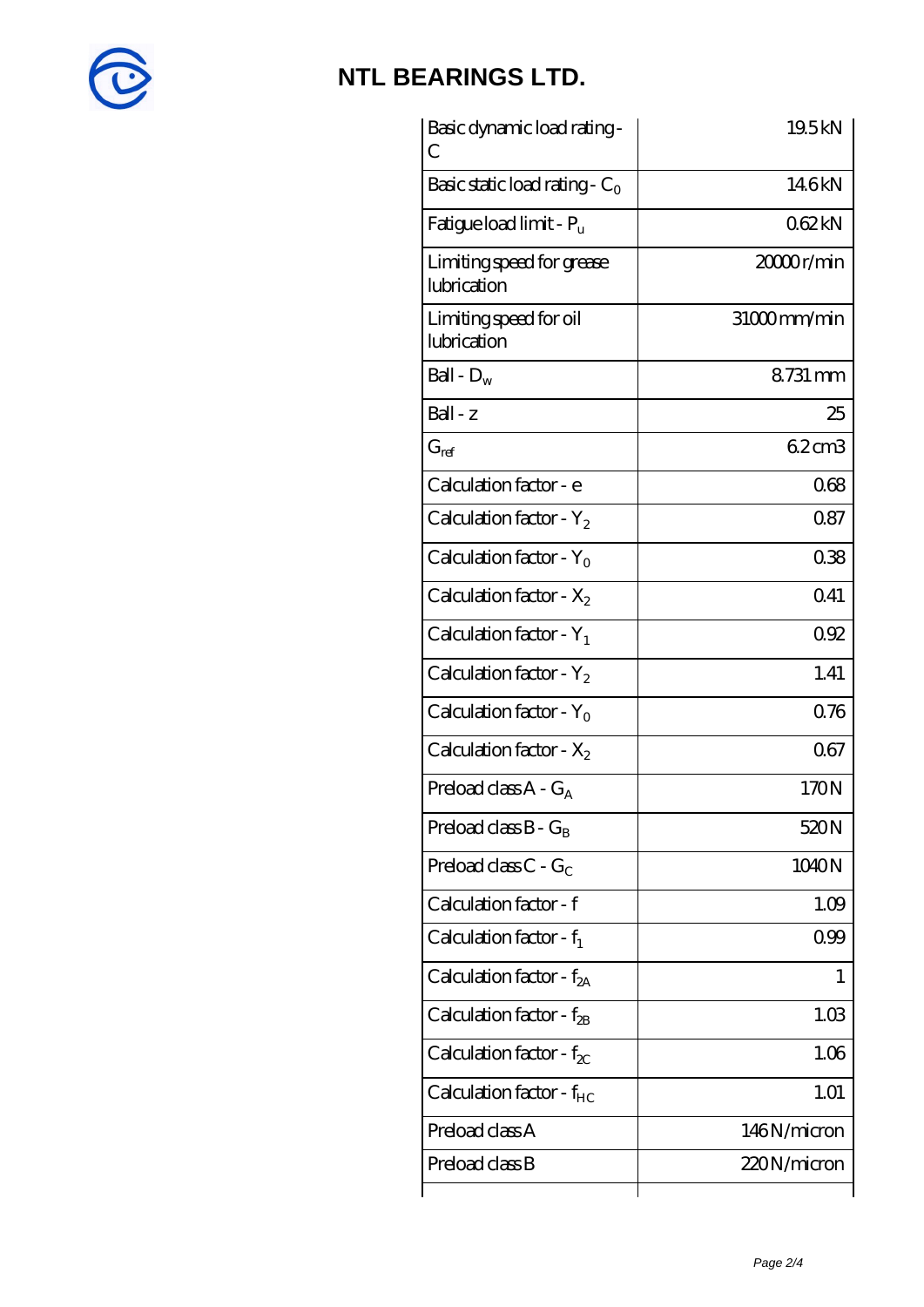

| Preload class C                             | 287N/micron         |
|---------------------------------------------|---------------------|
| $d_1$                                       | 77.26mm             |
| $\mathrm{d}_2$                              | 749mm               |
| $D_1$                                       | 87.72mm             |
| $C_1$                                       | 97 <sub>mm</sub>    |
| C <sub>2</sub>                              | 33mm                |
| $C_3$                                       | 33mm                |
| $r_{1,2}$ min.                              | $1.1 \,\mathrm{mm}$ |
| $r_{34}$ min.                               | 06 <sub>mm</sub>    |
| $d_a$ min.                                  | $71 \,\mathrm{mm}$  |
| $d_b$ min.                                  | $71 \,\mathrm{mm}$  |
| $D_a$ max.                                  | $94 \text{mm}$      |
| $Db$ max.                                   | $958$ mm            |
| $r_a$ max.                                  | 1 <sub>mm</sub>     |
| $rb$ max.                                   | 06 <sub>mm</sub>    |
| $d_{n}$                                     | 79.3mm              |
| Basic dynamic load rating C                 | 19.5kN              |
| Basic static load rating $C_0$              | 146kN               |
| Fatigue load limit P <sub>u</sub>           | 062kN               |
| Attainable speed for grease<br>lubrication  | 20000r/min          |
| Attainable speed for oil-air<br>lubrication | 31000r/min          |
| Ball diameter $D_w$                         | 8731 mm             |
| Number of balls z                           | 25                  |
| Reference grease quantity<br>$G_{ref}$      | $62 \text{cm}^3$    |
| Preload class A $G_A$                       | 170N                |
| Static axial stiffness, preload<br>classA   | 146N/μ m            |
| Preload class $BG_B$                        | 520N                |
| Static axial stiffness, preload<br>classB   | $220N/\mu$ m        |
| Preload class C $G_C$                       | 1040N               |
|                                             |                     |